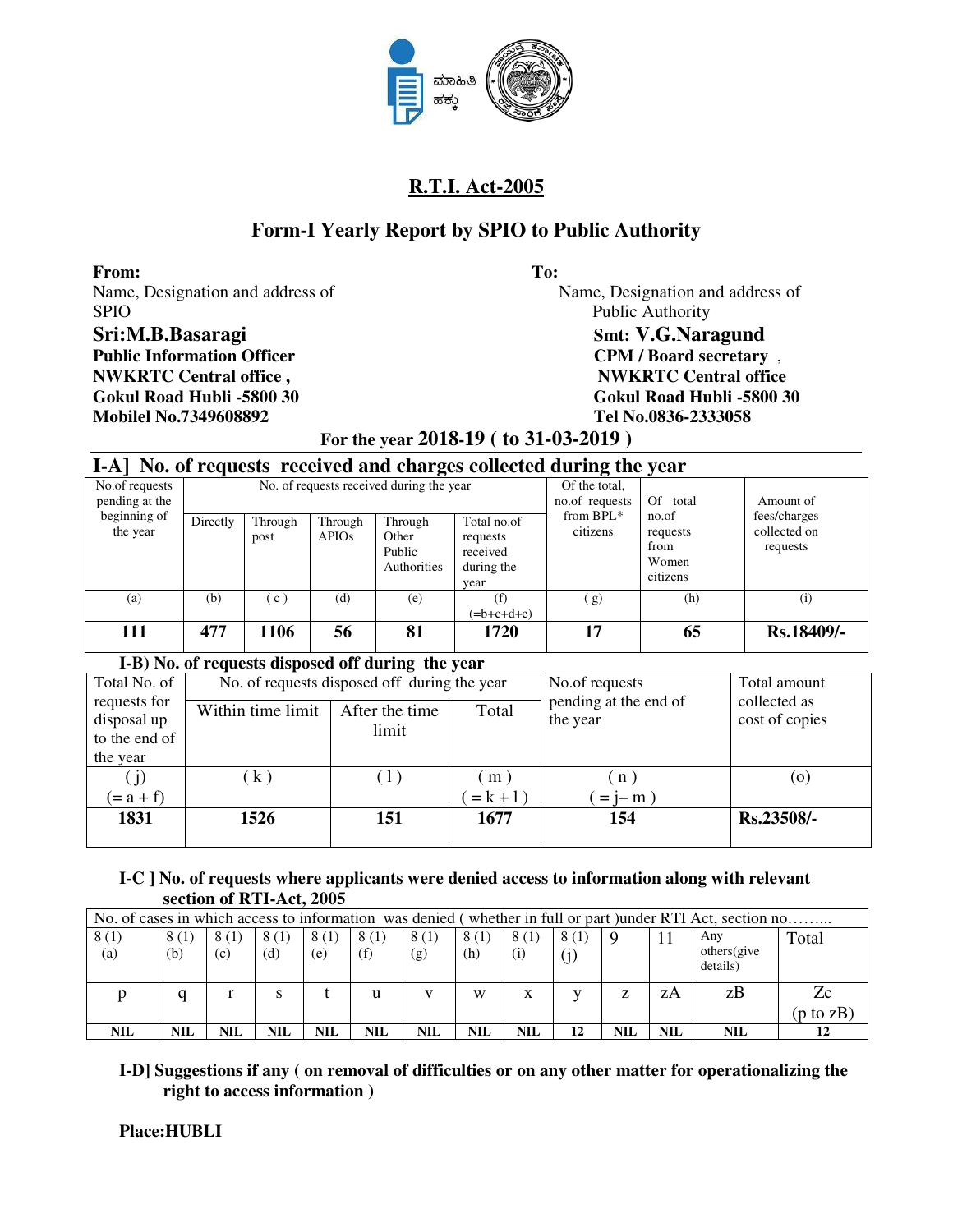# **Form-II -Yearly Report by First Appellate Authority to Public Authority**

**From To** 

Name, Designation and address of First Name, Designation and address of Appellate Authority Public Authority

**Smt: V.G.Naragund, Smt: V.G.Naragund, CPM / Board secretary , CPM / Board secretary, NWKRTC, Central Office**   $\bullet$  **NWKRTC, Central Office Tel No.0836- 2333058 Tel No. 0836-2333058**

**Gokul Road, HUBLI-580 030 Gokul Road, HUBLI-580 030** 

|               | II -A] No. of appeals under consideration and fees/charges collected if any |                               |             |                |              |               |             |  |  |  |  |  |
|---------------|-----------------------------------------------------------------------------|-------------------------------|-------------|----------------|--------------|---------------|-------------|--|--|--|--|--|
| No.of         |                                                                             | No.of appeals received during |             | Total for      | Of the total | Of total      | Amount of   |  |  |  |  |  |
| pending at    |                                                                             | this year                     |             | disposal up to | no. of       | no.of         | fees        |  |  |  |  |  |
| the beginning | Through                                                                     | Directly                      | Total       | the end of the | appeals      | requests from | /charges if |  |  |  |  |  |
| of the year   | <b>APIO</b>                                                                 |                               | $= b + c$ ) | year           | from $BPL^*$ | Women         | any,        |  |  |  |  |  |
|               |                                                                             |                               |             | $(=a+d)$       | citizens     | citizens      | collected   |  |  |  |  |  |
|               |                                                                             |                               |             |                |              |               | during the  |  |  |  |  |  |
|               |                                                                             |                               |             |                |              |               | year on     |  |  |  |  |  |
|               |                                                                             |                               |             |                |              |               | appeals     |  |  |  |  |  |
| a)            | $\mathbf{b}$                                                                | $(c-)$                        | $d$ )       | e              | $\hat{f}$    | g             | (h)         |  |  |  |  |  |
| 02            | 03                                                                          | 78                            | 81          | 83             | <b>NIL</b>   | 02            | <b>NIL</b>  |  |  |  |  |  |

## **For the year 2018-19 ( to 31-03-2019 )**

\* Below poverty line.

#### **II-B ] No. of appeals disposed off**

| No. of appeals disposalsed off during the year | Appeals pending at the<br>end of the year |  |  |  |  |  |  |
|------------------------------------------------|-------------------------------------------|--|--|--|--|--|--|
| With in the time limit                         | After the time limit<br>Total $(=i+i)$    |  |  |  |  |  |  |
|                                                |                                           |  |  |  |  |  |  |
| 64                                             |                                           |  |  |  |  |  |  |

#### **II-C] No. of appea1s where orders of SPIO denying access to information were upheld.**

No. of cases in which access to information was denied and orders of SPIO were upheld ( whether in full or part) under RTI Act, section no.

| 8(1)<br>$\left( a\right)$ | 8(1)<br>(b) | 8(1)<br>(c) | 8(1)<br>(d) | 8(1)<br>(e) | 8(1)<br>(f) | 8(1)<br>(g) | 8(1)<br>(h) | 8(1)<br>(i) | 8(1)<br>U, | Q          | 1 L               | Any<br>others(give<br>details) | Total |
|---------------------------|-------------|-------------|-------------|-------------|-------------|-------------|-------------|-------------|------------|------------|-------------------|--------------------------------|-------|
| m                         | n           | O           |             |             |             |             |             | u           | v.         | W          | $\mathbf{v}$<br>A |                                | z     |
| <b>NIL</b>                | <b>NIL</b>  | NIL         | <b>NIL</b>  | <b>NIL</b>  | <b>NII</b>  | <b>NIL</b>  | <b>NIL</b>  | <b>NIL</b>  | 07         | <b>NIL</b> | <b>NIL</b>        | <b>NIL</b>                     | 07    |

## **II-D] Suggestions if any ( on removal of difficulties or on any other matter for operationalizing the right to access information )**

**Place:HUBLI**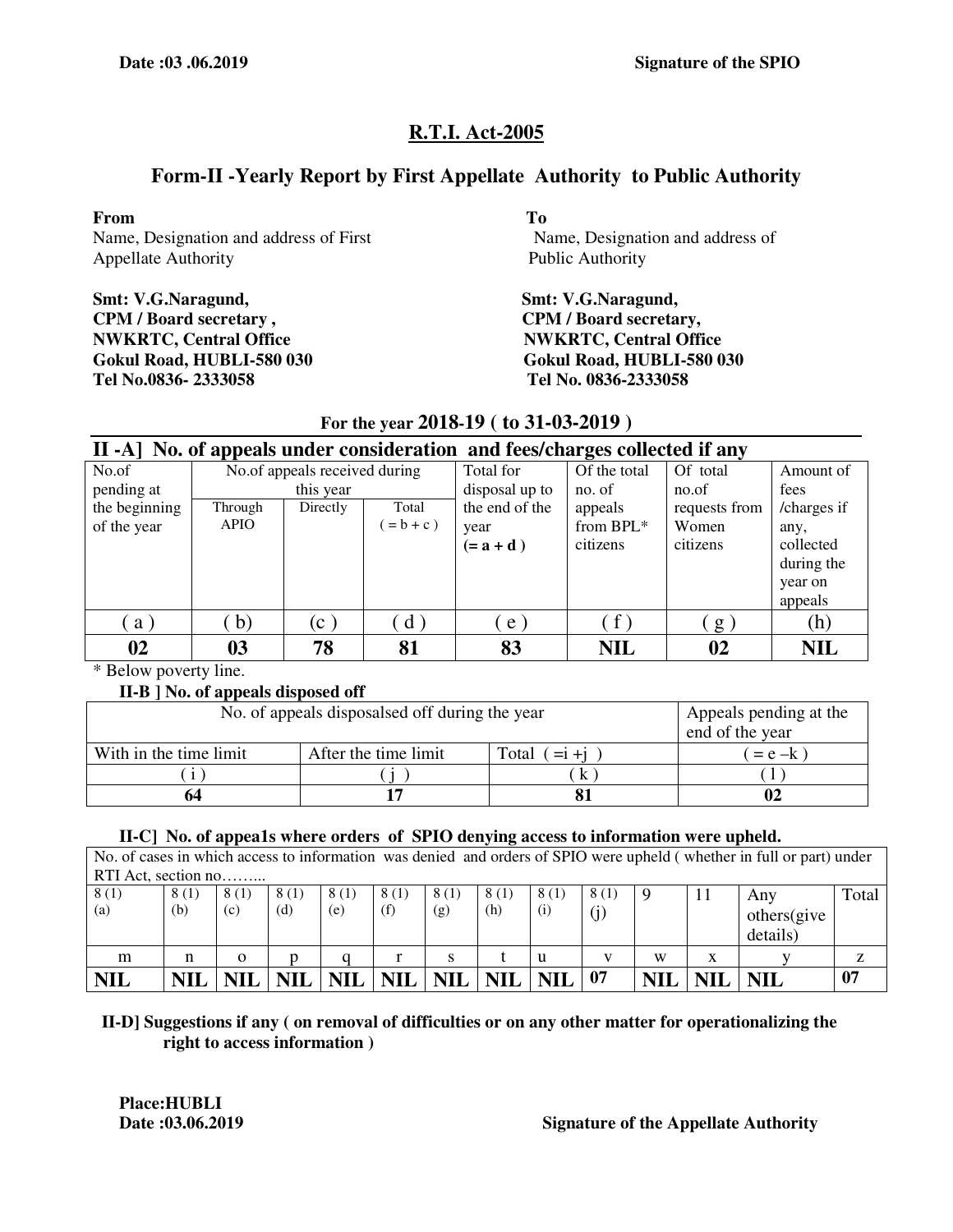**Form-III-Yearly Report by Public Authority to Department** 

**For the year 2018-19 ( to 31-03-2019 )** 

**From: To Name, Designation and address of <br>
Public Authority Contract and address of Public Authority of the Secretary / Principal Secretary of the Secretary of the Secretary of the Secretary of the Secretary of the Secretary of t Smt:V.G. Naragund, Dr|| B Basavaraju, I.A.S CPM/Board Secretary, Principal Secretary to Government, Central Offices, Gokul Road,Hubli-580030** Transport Departm<br>Tel No:0836-2333058 Bangaluru-560 001  $Tel No:0836-2333058$ 

**Secretary / Principal Secretary of the Department Tel No:080-22353912** 

#### **III-A ] Disposal of requests.**

| Total No. of<br>PIO <sub>s</sub> under the | No. of requests<br>for disposal                                                  | No. of requests disposed off<br>during the year |                            |               | No. of requests pending at the end of the year |
|--------------------------------------------|----------------------------------------------------------------------------------|-------------------------------------------------|----------------------------|---------------|------------------------------------------------|
| Public<br>Authority                        | (pending at the<br>beginning of<br>the year plus<br>received during<br>the year) | Within<br>the time<br>limit                     | After<br>the time<br>limit | Total         |                                                |
| a                                          | b                                                                                | $\mathbf c$                                     | d                          | e<br>$(=c+d)$ | $(=b-e)$                                       |
| 235                                        | 1831                                                                             | 1526                                            | 151                        | 1677          | 154                                            |

#### **III-B] No.of requests where applicants were denied access to information whether in full or part along with relevant section of RTI Act,2005.**

| No.of cases in which access to information was denied(whether in full or part) under RTI Act section No |         |         |            |         |            |         |            |            |         |            |            |                             |       |
|---------------------------------------------------------------------------------------------------------|---------|---------|------------|---------|------------|---------|------------|------------|---------|------------|------------|-----------------------------|-------|
| 8(1)(a)                                                                                                 | 8(1)(b) | 8(1)(c) | 8(1)(d)    | 8(1)(e) | 8(1)(f)    | 8(1)(g) | 8(1)(h)    | 8(1)(i)    | 8(1)(i) |            | -11        | Others<br>(give<br>details) | Total |
|                                                                                                         |         |         |            |         |            | m       | n          | 0          |         |            |            |                             |       |
| <b>NIL</b>                                                                                              | NIL     | NIL     | <b>NIL</b> | NIL     | <b>NIL</b> | NIL     | <b>NIL</b> | <b>NIL</b> | 13      | <b>NIL</b> | <b>NIL</b> | <b>NIL</b>                  | 13    |

#### **III-C] No.of First Appeals disposed off(U/s 19(1)}**

| No.of $1st$<br>Appellate<br>Authorities<br>under the public<br>Authority<br>Sec.19(1) | Total No.of<br>appeals for<br>disposal<br>(pending at<br>the<br>beginning<br>plus<br>received | No.of<br>appeals<br>disposed<br>off within<br>time limit | No.of<br>appeals<br>disposed<br>off after<br>time limit | Total<br>No.appeals<br>disposed<br>$(=e+f)$ | No.appeals pending at the end of the year( $=$ b $-e$ ) |
|---------------------------------------------------------------------------------------|-----------------------------------------------------------------------------------------------|----------------------------------------------------------|---------------------------------------------------------|---------------------------------------------|---------------------------------------------------------|
|                                                                                       | during the<br>year)                                                                           |                                                          |                                                         |                                             |                                                         |
| (a)                                                                                   | (b)                                                                                           | (c)                                                      | (d)                                                     | $(e)(=c+d)$                                 | (f)                                                     |
| 25                                                                                    | 83                                                                                            | 65                                                       | 16                                                      | 81                                          | 02                                                      |

**III-D] No. of appeals where orders of SPIO denying access to information were upheld.**  III-D] Suggestions if any ( on removal of difficulties or on any other matter for

operationalizing right to access information

|             | No. of cases in which orders denying access to information were upheld (whether in full or part) under section |             |             |             |             |             |             |             |      |            |            |                                |       |
|-------------|----------------------------------------------------------------------------------------------------------------|-------------|-------------|-------------|-------------|-------------|-------------|-------------|------|------------|------------|--------------------------------|-------|
| 8(1)<br>(a) | 8(1)<br>(b)                                                                                                    | 8(1)<br>(c) | 8(1)<br>(d) | 8(1)<br>(e) | 8(1)<br>(f) | 8(1)<br>(g) | 8(1)<br>(h) | 8(1)<br>(i) | 8(1) |            |            | Anv<br>others(give<br>details) | Total |
|             |                                                                                                                |             |             |             |             | m           | n           | $\Omega$    |      |            |            |                                |       |
| <b>NIL</b>  | <b>NIL</b>                                                                                                     | <b>NIL</b>  | <b>NIL</b>  | NIL         | <b>NIL</b>  | <b>NIL</b>  | <b>NIL</b>  | <b>NIL</b>  | 06   | <b>NIL</b> | <b>NIL</b> | <b>NIL</b>                     | -06   |

**place:HUBLI Date :03 .06.2019** 

 **Signature of the Public Authority**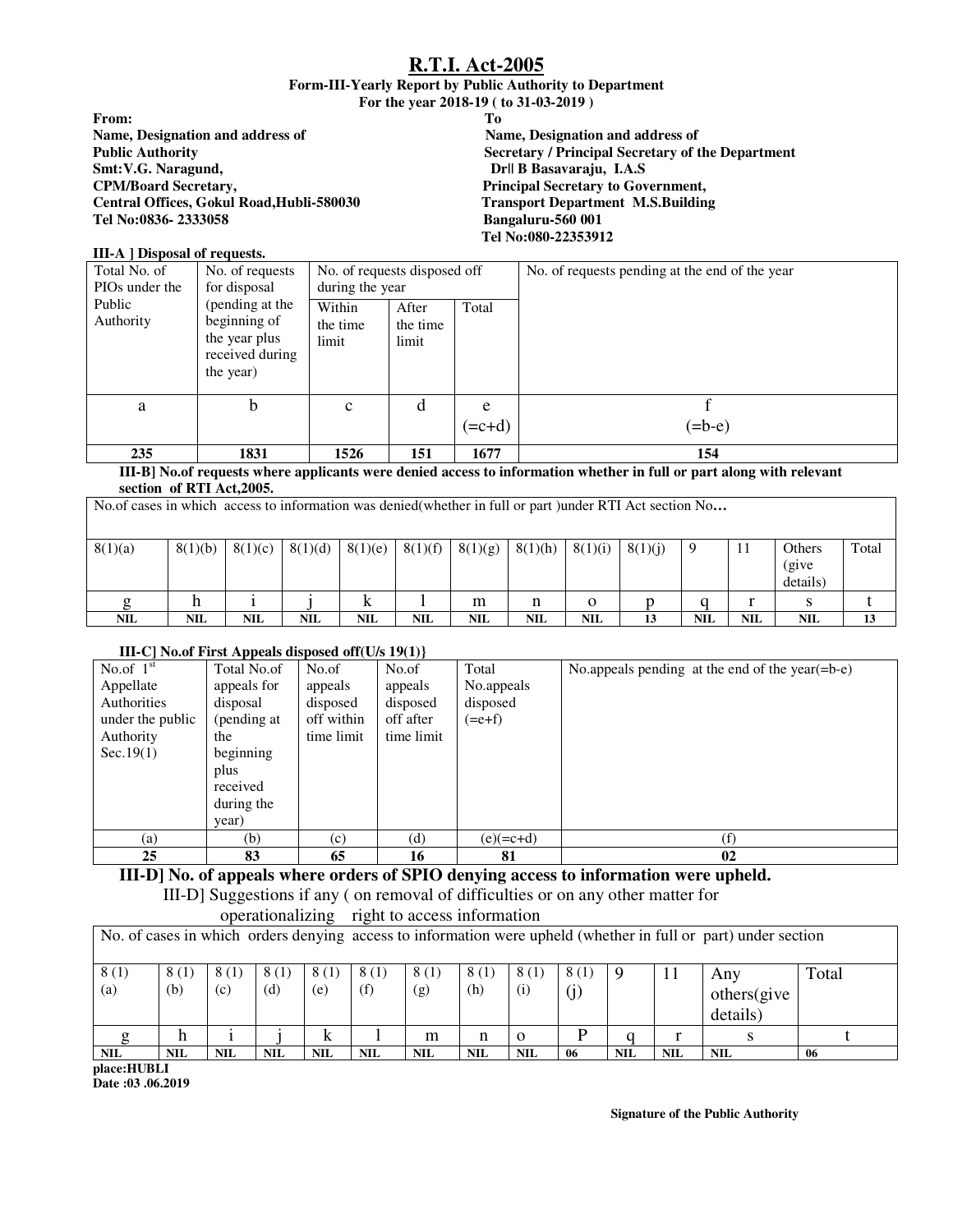**Form-IV-Yearly Report by Department to Karnataka Information Commission** 

From : To : The second second second second second second second second second second second second second second second second second second second second second second second second second second second second second sec **Dr|| B Basavaraju, I.A.S**<br> **Principal Secretary to Government, Secretary and Beam Secretary in the Gate 2, Room No 346-347 3rd Floor Principal Secretary to Government, Transport Department, M.S.Building , M.S.Building ,Bangaluru.560001 Bangaluru-560001 Tel No:080-22353912 Tel No.080-22371191** 

|                |             | $\left(1 \right)$ . A contract the poset of and lets charges concluded a fundle and $\left(1 \right)$ wise) |           |          |              |              |           |                 |
|----------------|-------------|-------------------------------------------------------------------------------------------------------------|-----------|----------|--------------|--------------|-----------|-----------------|
| No. of PAs     | No. of      | No. of requests for                                                                                         | Of the    | Of total | Amount       | Total<br>No. | Of the    | No. of requests |
| under the Dept | <b>PIOs</b> | disposal with the                                                                                           | Total     | no.of    | οf           | of           | total     | Pending         |
|                | under the   | Public Authority                                                                                            | Requests, | requests | fees/charges | requests     | disposed  | the end of the  |
|                | Public      | (pending at the                                                                                             | Requests  | from     | collected on | disposed     | no. of    | year with the   |
|                | Authority   | beginning plus                                                                                              | From BPL  | Women    | requests     | off          | requests  | Public          |
|                |             | received during the                                                                                         | Citizens  | citizens | during       |              | disposed  | Authority       |
|                |             | year)                                                                                                       |           |          | the year     |              | off after | $= 3 - 7$ )     |
|                |             |                                                                                                             |           |          |              |              | the time  |                 |
|                |             |                                                                                                             |           |          |              |              | limit     |                 |
|                |             |                                                                                                             |           |          |              |              |           |                 |
| <b>NWKRTC</b>  | 235         | 1831                                                                                                        | 17        | 65       | Rs.20197/-   | 1677         | 151       | 154             |

| [For the year 2018-19 ( Up-to the end of 31-03-2019)                             |  |
|----------------------------------------------------------------------------------|--|
| [IV-A] Request disposed off and fees/ charges collected ( Public Authority wise) |  |

\* add more rows for public authorities as necessary

**IV-B] Public Authority wise no. of requests where access to information was denied ( whether in full or part) with relevant section of RTI Act, 2005** 

| Serial     |            |            |            |            |            |            |            |            |            |      |            |            | No. of cases in which access to information was denied (whether in full or part) under RTI Act section | Total       |
|------------|------------|------------|------------|------------|------------|------------|------------|------------|------------|------|------------|------------|--------------------------------------------------------------------------------------------------------|-------------|
| No.of      | $n0$       |            |            |            |            |            |            | $(=11 +$   |            |      |            |            |                                                                                                        |             |
| Public     | 8(1)       | 8(1)       | 8(1)       | 8(1)       | 8(1)       | 8(1)       | 8(1)       | 8(1)       | 8(1)       | 8(1) |            | 11         | Any                                                                                                    | $12+$       |
| Authority  | (a)        | (b)        | (c)        | (d)        | (e)        | (f)        | (g)        | (h)        | (i)        | (i)  |            |            | others(give                                                                                            | $\dots +23$ |
|            |            |            |            |            |            |            |            |            |            |      |            |            | details)                                                                                               |             |
|            |            |            |            |            |            |            |            |            |            |      |            |            |                                                                                                        |             |
|            |            |            |            |            |            |            |            |            |            |      |            |            |                                                                                                        |             |
|            |            |            |            |            |            |            |            |            |            |      |            |            |                                                                                                        |             |
| 10         | 11         | 12         | 13         | 14         | 15         | 16         | 17         | 18         | 19         | 20   | 21         | 22         | 23                                                                                                     | 24          |
| <b>NIL</b> | <b>NIL</b> | <b>NIL</b> | <b>NIL</b> | <b>NIL</b> | <b>NIL</b> | <b>NIL</b> | <b>NIL</b> | <b>NIL</b> | <b>NIL</b> | 12   | <b>NIL</b> | <b>NIL</b> | <b>NIL</b>                                                                                             | 12          |

#### **IV-C] Report by Department- Public Authority wise disposal of First Appeals**

| Serial        | No. of First | No. of          | No. of       | No. of appeals disposed | No. of Appeals Pending           |
|---------------|--------------|-----------------|--------------|-------------------------|----------------------------------|
| No. of Public | Appellate    | Appeals for     | appeals      | off after time limit    | at the end of the year $5-(6+7)$ |
| Authority     | Authorities  | disposal        | disposed     |                         |                                  |
|               | (FAAs)       | (pending)       | off within   |                         |                                  |
|               |              | at the          | the time     |                         |                                  |
|               |              | beginning plus  | limit        |                         |                                  |
|               |              | received during |              |                         |                                  |
|               |              | the year)       |              |                         |                                  |
|               |              |                 | <sub>0</sub> |                         |                                  |
| <b>NWKRTC</b> | 25           | 83              | 64           |                         | 02                               |

 **IV-D] Public Authority Wise no. of appeals where orders of PIO denying access to information were upheld with relevant section of RTI Act,2005.** 

| Serial<br>No.of |     | No. of appeals in which orders of PIOs denying access to information were confirmed<br>(whether in full or part) under RTI Act section no |            |            |            |                  |            |            |            | Total            |     |            |             |    |
|-----------------|-----|-------------------------------------------------------------------------------------------------------------------------------------------|------------|------------|------------|------------------|------------|------------|------------|------------------|-----|------------|-------------|----|
| Public          |     |                                                                                                                                           | 8          |            | δ          |                  | 8          |            |            |                  |     | $\perp$    | Any         |    |
| Authority       |     |                                                                                                                                           |            |            | $\perp$    | $\left(1\right)$ | (1)        |            |            | $\left(1\right)$ |     |            | others(give |    |
|                 | (a) | (b)                                                                                                                                       | (c)        | (d)        | (e)        | (f)              | (g)        | (h)        | (i)        | $\rm (j)$        |     |            | details)    |    |
|                 |     |                                                                                                                                           |            |            |            |                  |            |            |            |                  |     |            |             |    |
|                 | 8   |                                                                                                                                           | 10         |            | 12         | 13               | 14         | 15         | 16         | 17               | 18  | 19         | 20          | 21 |
| <b>NIL</b>      | NIL |                                                                                                                                           | <b>NIL</b> | <b>NIL</b> | <b>NIL</b> | NIL              | <b>NIL</b> | <b>NIL</b> | <b>NIL</b> | 07               | NIL | <b>NIL</b> | NIL         | 07 |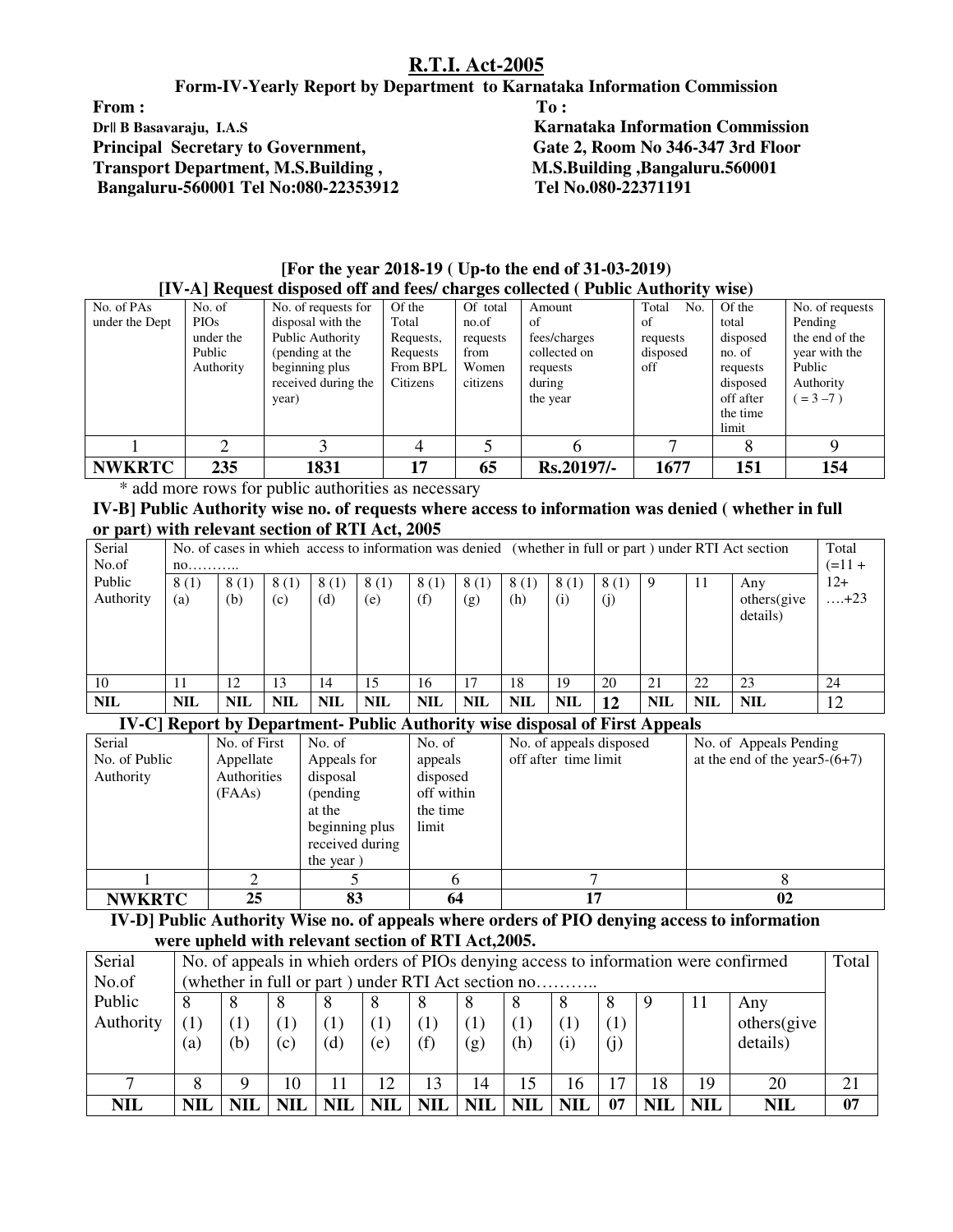|                                               |                                                |                                                       |                                                                          |                                                             | TV-E Classification of applications (Summary for chiffe Department)                   |                          |                                                            |                                                                    |                                                                                           |
|-----------------------------------------------|------------------------------------------------|-------------------------------------------------------|--------------------------------------------------------------------------|-------------------------------------------------------------|---------------------------------------------------------------------------------------|--------------------------|------------------------------------------------------------|--------------------------------------------------------------------|-------------------------------------------------------------------------------------------|
| Pendency @<br>the<br>beginning of<br>the year | No. of<br>Applications<br>received<br>directly | No. of<br>Applications<br>received<br>through<br>post | No. of<br>Applications<br>received<br>through<br>other APIO <sub>s</sub> | No. of<br>Applications<br>received<br>through<br>other PIOs | Total No. of<br>applications<br>for consideration<br>during the year<br>$(1+2+3+4+5)$ | No. of BPL<br>Applicants | Of total<br>no.of<br>requests<br>from<br>Women<br>citizens | No.of<br>Applica<br>tions<br>disposed<br>Off<br>during<br>the year | No.of<br>Applications<br>under RTI<br>Act pending<br>at the end of<br>the year<br>$(6-9)$ |
|                                               |                                                |                                                       | 4                                                                        |                                                             | n                                                                                     |                          |                                                            |                                                                    | 10                                                                                        |
| 111                                           | 477                                            | 1106                                                  | 56                                                                       | 81                                                          | 1831                                                                                  | 17                       | 65                                                         | 1677                                                               | 154                                                                                       |

\* add more rows for more public authorities as necessary

## **IV-E] Classification of applications ( Summary for entire Department )**

**IV-F] Classifications of appeals ( Summary for entire Department )** 

| Pendency @ the<br>beginning of the<br>year | No. of<br>appeals<br>received<br>directly | No. of<br>Appeals<br>received<br>trough APIO <sub>s</sub> | Total No. of<br>appeals<br>for consideration<br>during the year | No. of appeals<br>from BPL citizens<br>received<br>duriing the year | Of total<br>no.of<br>requests<br>from<br>Women<br>citizens | No. of appeals<br>Disposed off<br>during the<br>year | No. of appeals under<br>RTI Act pending at<br>the end of the year. |
|--------------------------------------------|-------------------------------------------|-----------------------------------------------------------|-----------------------------------------------------------------|---------------------------------------------------------------------|------------------------------------------------------------|------------------------------------------------------|--------------------------------------------------------------------|
|                                            |                                           |                                                           |                                                                 |                                                                     |                                                            |                                                      |                                                                    |
| 02                                         | 78                                        | 0 <sub>3</sub>                                            | 83                                                              | <b>NIL</b>                                                          | <b>NIL</b>                                                 | 81                                                   | 02                                                                 |

 **IV-G] Suggestions if any ( on removal of difficulties or on any other matter for operationalizing the right to access information )** 

**Place: HUBLI** 

## **Signature of the Principal Secretary Transport Department**